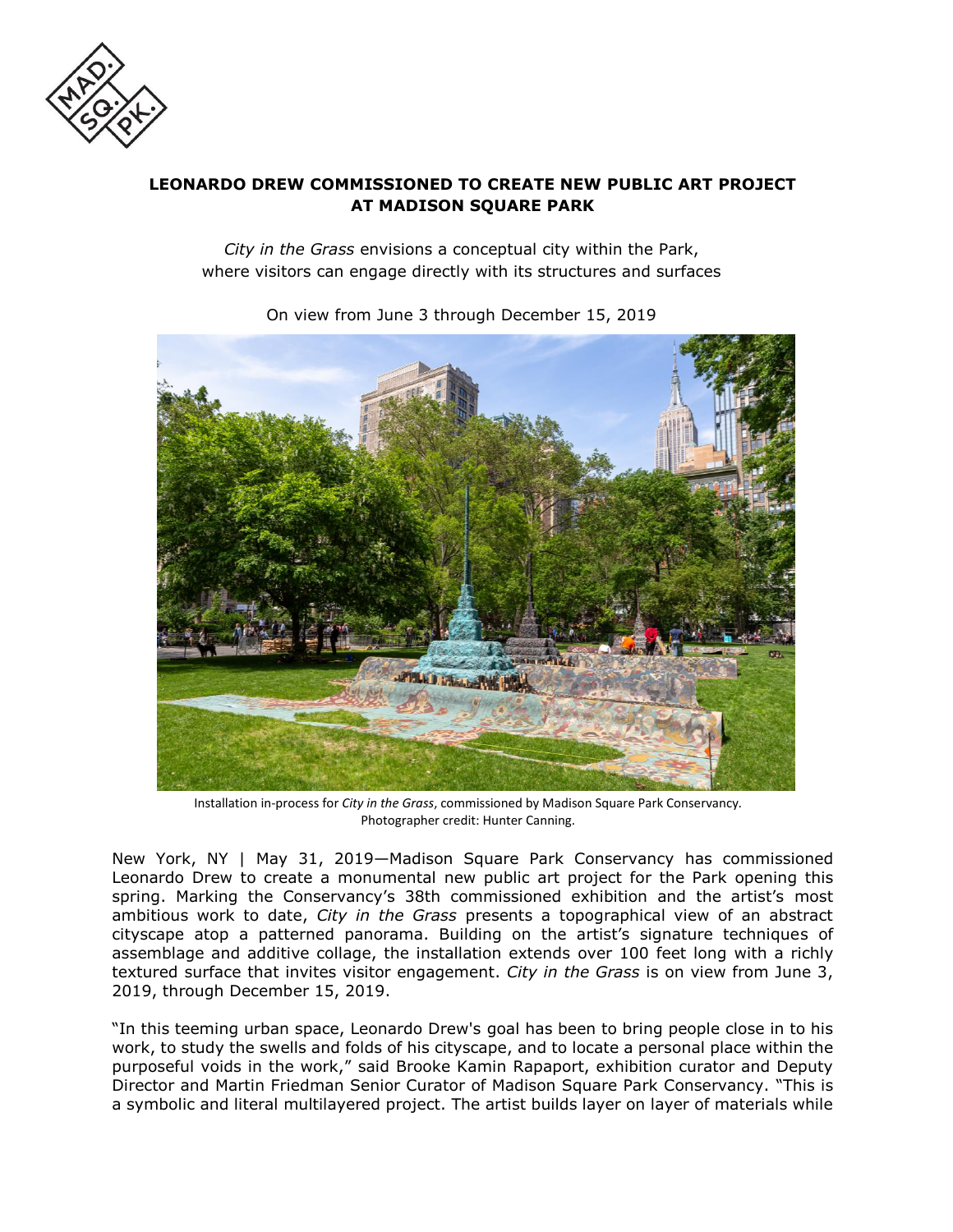using the metaphor of a torn carpet as a complicated reference to home, comfort, and sanctuary. Viewers can look onto *City in the Grass* as if they are giants assessing a terrain; upon sitting along the Oval Lawn's green expanse, they are able to embed themselves within the fabric of the sculpture."

For *City in the Grass*, Drew has crafted a sprawling work of varied materials that undulates across the lawn and, at various points, crescendo into towers rising up to 16 feet tall. These sculptures grow in and around a patterned surface made black and white wood mosaic and of colored sand that mimics Persian carpet designs, reflecting the artist's interest in East Asian decorative traditions and global design more broadly. Bringing together domestic and urban motifs, *City in the Grass* invites the Park's visitors to walk on its surface and to explore the abstract terrain of the work from all angles.

Added the Conservancy's Executive Director Keats Myer, "We look forward to welcoming Leonardo Drew's *City in the Grass* to our Oval Lawn. Through this monumental, interactive, and visually dynamic work, Drew will encourage visitors to consider and celebrate their relationships to the cities they inhabit and explore, and the agency that each individual possesses in their making."

*City in the Grass* is organized by Brooke Kamin Rapaport, Deputy Director and Martin Friedman Senior Curator of Mad. Sq. Art; Tom Reidy, Senior Project Manager; Julia Friedman, Senior Curatorial Manager; and Tessa Ferreyros, Curatorial Manager.

#### **About the Artist**

Leonardo Drew is a New York-based artist known for his unique manipulation of natural materials and creation of additive sculptures and installations. While his treatment of materials—which often includes techniques like burning, oxidizing, and weathering—evokes found objects, Drew chooses to work with new materials that provide him with complete control of his material choices and compositional form. Celebrating the materiality and symbolic resonances of his chosen media, Drew creates work addressing both formal and social concerns.

Recent solo museum exhibitions include shows at de Young Museum, San Francisco (2017); SCAD Museum of Art at the Savannah College of Art and Design (2013); Beeler Gallery at the Columbus College of Art & Design (2013); Palazzo Delle Papesse, Centro Arte Contemporanea, Siena (2006); Royal Hibernian Academy, Dublin (2001); and Hirshhorn Museum and Sculpture Garden, Washington DC (2000). Drew's mid-career survey, *Existed*, premiered at the Blaffer Gallery at the University of Houston in 2009. The exhibition went on to the Weatherspoon Art Museum in Greensboro, NC, and the deCordova Museum and Sculpture Park in Lincoln, MA.

Drew's work is included in numerous public and private collections. Public collections include the Metropolitan Museum of Art, New York; Museum of Contemporary Art, Los Angeles; Hirshhorn Museum and Sculpture Garden, Washington, D.C.; Crystal Bridges Museum of American Art, Bentonville; and Tate, London. He has collaborated with the Merce Cunningham Dance Company, and has participated in artist residencies at ArtPace, San Antonio and The Studio Museum in Harlem, among others. In 2011 he was awarded the prestigious Joyce Alexander Wein Artist Prize presented by The Studio Museum in Harlem.

Drew was born in 1961 in Tallahassee, FL, and grew up in Bridgeport, CT. His talent and passion for art was recognized at an early age, and he first exhibited his work at the age of 13. He attended the Parsons School of Design and received his BFA from the Cooper Union for the Advancement of Science and Art in 1985. He currently lives and works in Brooklyn,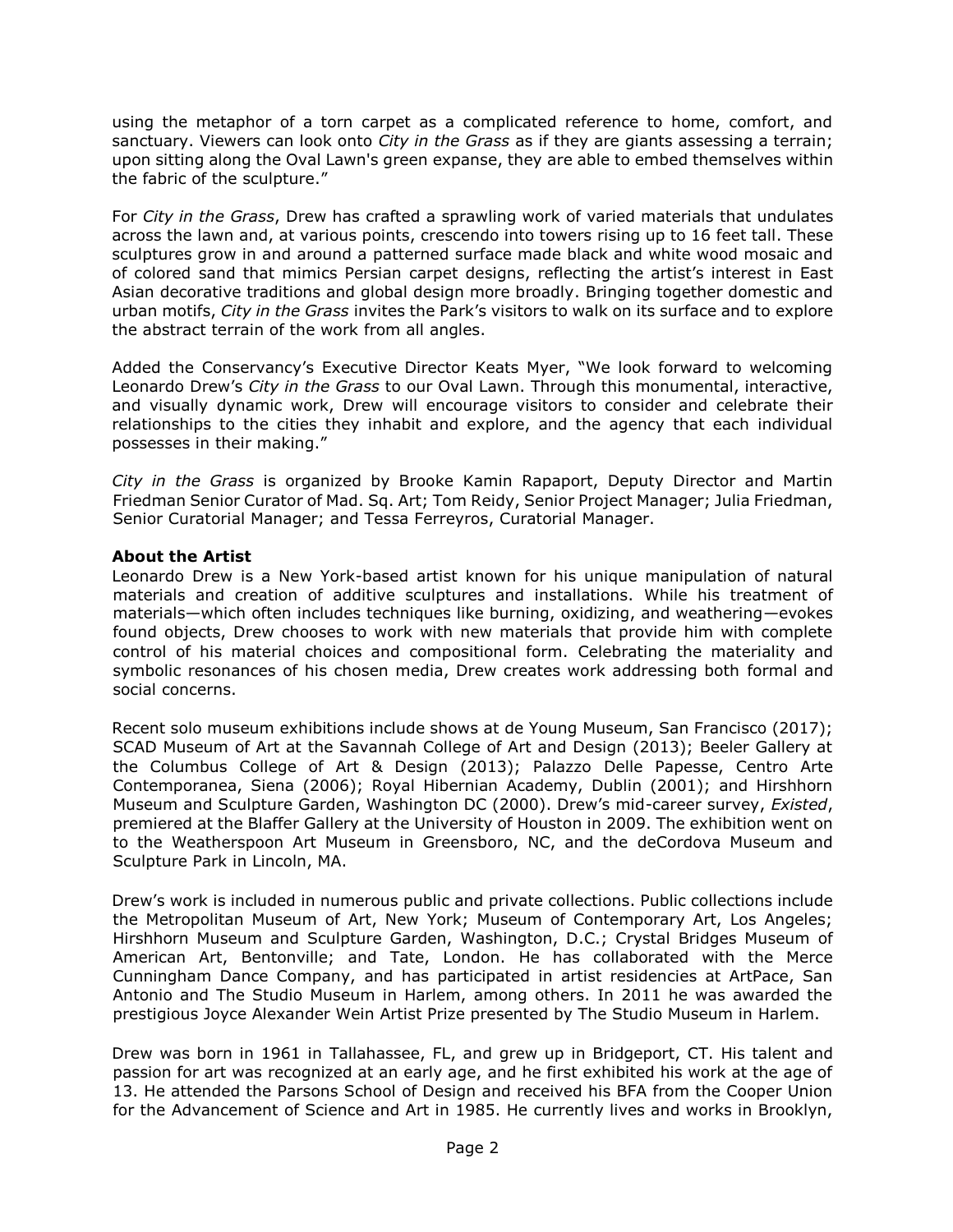NY. He is represented by Galerie Lelong, which is presenting an exhibition of his work opening May 16.

### **Public Programs**

*City in the Grass* is activated throughout its run with a range of artist conversations, family tours, and special events. For more information and up-to-date listing of events, please visit [https://www.madisonsquarepark.org/mad-sq-art.](https://www.madisonsquarepark.org/mad-sq-art)

### *Art Talks*

Join a series of lively discussions with artists and thinkers considering issues and elements explored in *City in the Grass* and the role of public art.

Tuesdays, 6–7 p.m.

- June 11 Writer and Editor Seph Rodney
- August 6 Artist Leslie Hewitt
- September 10 Poet Quincy Troupe and Leonardo Drew
- October 8 Leonardo Drew and Brooke Kamin Rapaport

#### *Lunchtime Art Tours*

Join a Mad. Sq. Park staff member for a free tour exploring *City in the Grass.* Every Wednesday, June 5 – September 18, 12:30–12:45 p.m.

#### *Family Art Tours*

Madison Square Park staff lead tours for families of *City in the Grass*. Tuesdays, June 11, July 9, August 6, and September 10, 4–4:30 p.m.

## *Polyglot Theatre's "Ants"*

Polyglot Theatre, Australia's leading creator of interactive and participatory theater for children and families, present a performance investigating the nature of work and our relationship with the environment as three larger-than-life "ants" rove throughout the park and atop *City in the Grass.* 

Wednesdays, June 5 through Saturday, June 8.

## *The DASH Ensemble's "Human Nature"*

Combining elements of modern, hip hop, floor work and physical theater, The DASH Ensemble presents *Human Nature* in conjunction with *City in the Grass*, and invites the public to observe their rehearsal process and performances within Drew's metaphorical cityscape. The DASH Ensemble leads a movement improvisation masterclass during the week followed by a performance on Friday and Saturday in the Park.

Wednesday, August 21 through Saturday, August 24.

## **About Madison Square Park Conservancy and Mad. Sq. Art**

Madison Square Park Conservancy cultivates and enlivens Madison Square Park, a dynamic seven-acre public park in New York City's Flatiron District and one of the city's most treasured greenspaces. Through its public art commissions, horticultural stewardship, and engaging programming, the nonprofit creates an urban oasis that welcomes a diverse community of over 60,000 visitors each day.

Since 2004, the Conservancy has become a leader in commissioning new works of public art, curating and presenting over 35 major site-specific installations and solo exhibitions through